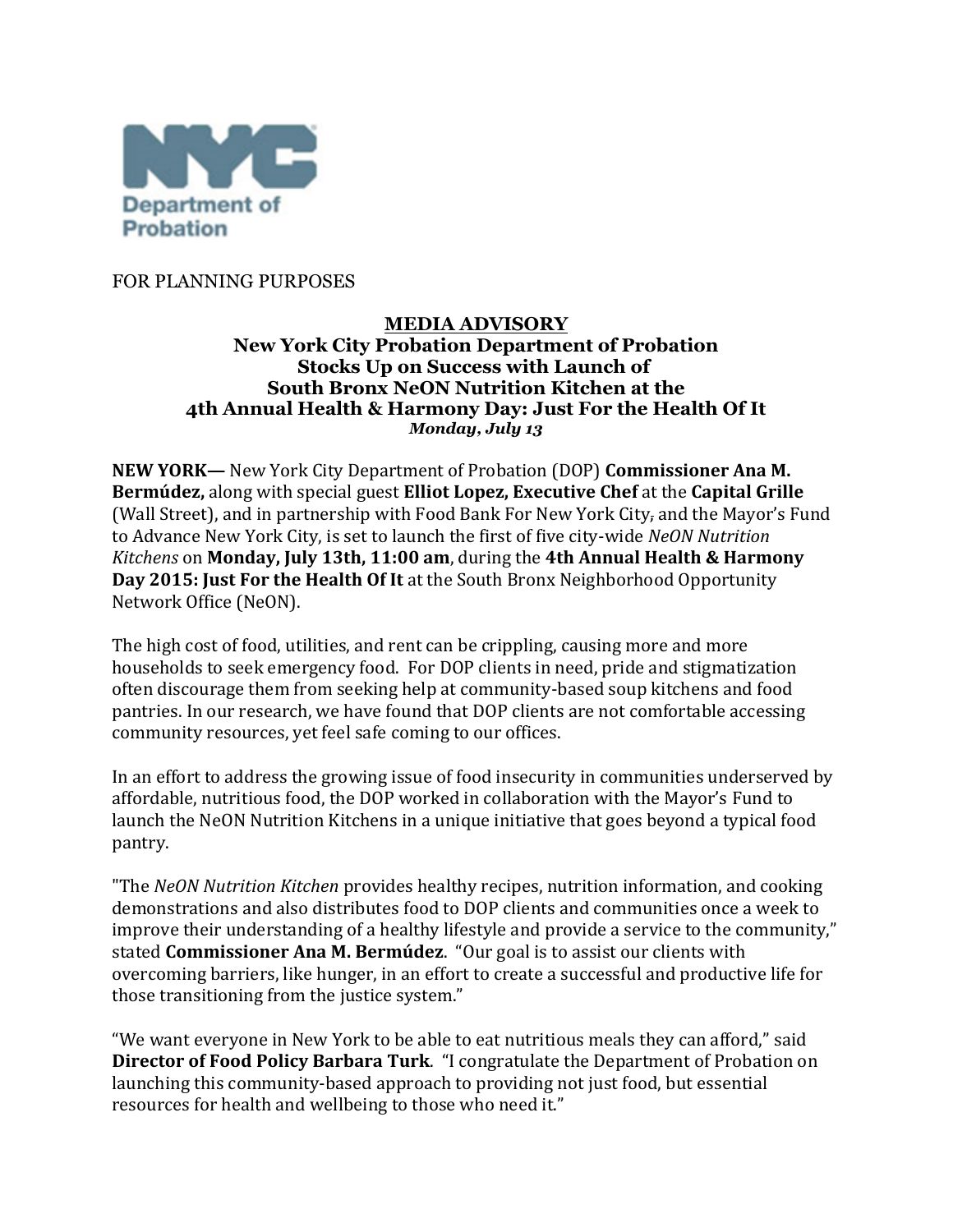"Thousands of New Yorkers struggle to provide quality and affordable nutrition for their families – making it difficult to lead full, healthy and productive lives. By making healthier food choices and nutrition education accessible at NeON sites, this innovative initiative will help those transitioning from the justice system put their best foot forward," said **Darren Bloch, Executive Director of the Mayor's Fund to Advance New York City**. "NeON Nutrition Kitchens bring us closer to our goal of expanding access and opportunity to lift up all New Yorkers, and we are eager to join the Neighborhood Opportunity Network, the Department of Probation and Food Bank For New York in this critical work."

The South Bronx NeON team will provide ongoing partnerships with local chefs and nutrition experts to continually provide clients with support for achieving a healthier lifestyle and to foster positive change in their decision making and behavior.

| WHO:             | <b>Commissioner Ana M. Bermudez; special guest Elliot Lopez, Executive</b><br>Chef, Capital Grille (Wall Street); Lisa Hines-Johnson, Chief Of<br>Operations, Food Bank For New York City; DOP clients and professionals<br>from the food industry. |
|------------------|-----------------------------------------------------------------------------------------------------------------------------------------------------------------------------------------------------------------------------------------------------|
| WHAT:            | Grand Opening of the South Bronx NeON Nutrition Kitchen                                                                                                                                                                                             |
| WHEN:            | <b>Monday, July 13, 2015</b><br>4th Annual Health & Harmony Day 2015: Just For the Health Of It<br>$10:00am - 3:00pm$<br>NeON Nutrition Kitchen Ribbon cutting event 11:00 A.M.<br>Media Avail: 11:00am - 12:30pm                                   |
| <b>WHERE:</b>    | South Bronx Neon (Map)<br>198 East 161st Street Bronx, NY 10451.                                                                                                                                                                                    |
| <b>PARTNERS:</b> | DOP South Bronx NeON, The Mayor's Fund to Advance New York City<br>and Food Bank For New York City                                                                                                                                                  |
| <b>CONTACT:</b>  | In advance and on-site: Candace Sandy (212) 361-8957 (office)<br>or 917.327.2713 (mobile)                                                                                                                                                           |